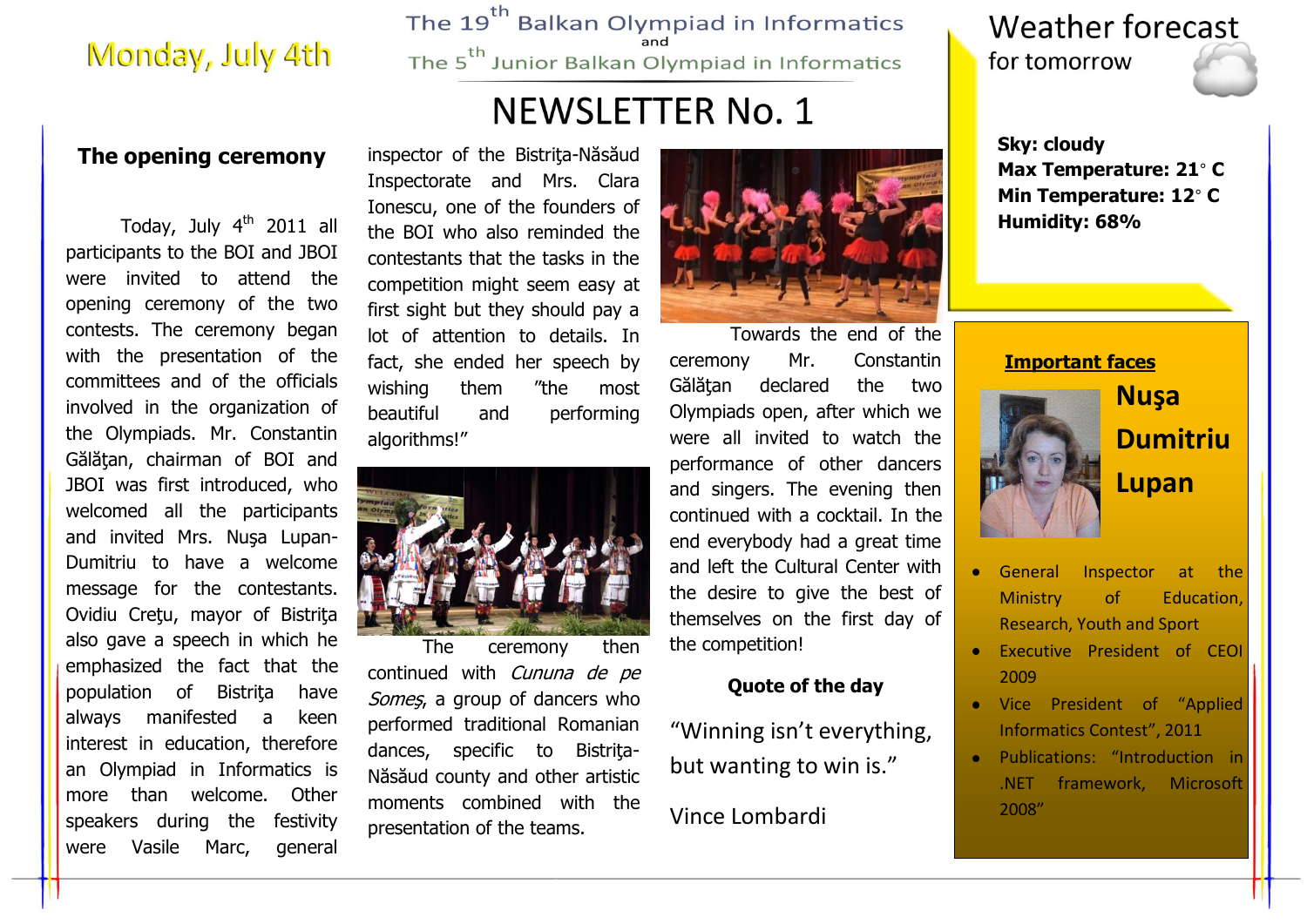## Monday, July 4th

The 19<sup>th</sup> Balkan Olympiad in Informatics The 5<sup>th</sup> Junior Balkan Olympiad in Informatics

## **NEWSLETTER No. 1**

"The only program that runs perfectly every time is a virus". Murphy

### **Practice Session**

Today the contestants also had the opportunity to attend a practice session at INFOEL Technical College, where they got used to the contest environment. This session is meant to help them become familiar with the type of tasks they will receive in the competition while the organizers could solve potential technical problems in the contest. Our reporters were there to find out their opinions.

#### **Aleksa Stankovic**

Senior – Serbia

#### **How did you find the practice session?**

 The tasks were very easy, it helped us get used to the competition and the environment.

**How did you find the hotel?** It was great, I don't have any complaints.

#### **Did you manage to get some rest for today?**

 Yes, we arrived in Bistrita yesterday around 11 o'clock, we rested and now we're fresh and ready to work.

#### **Filip Bujaroski**

Junior – Republic of Macedonia

**How did you find the city?** It's a great place.

#### **Where are you from?**

 I'm from Republic of Macedonia.

#### **Did you get any rest for today?**

 Yes, the whole day was just for resting.

#### **How did you find the practice session?**

 Well, we had some technical problems but it was ok.

**Were the computers to your likings?** Yes, just fine.

### **Nikolaos Tzanos** and **Kyriakos Axiotis**

Senior – Greece

#### **How did you find the city?** Very beautiful, it's a bit rainy now.

#### **Where are you from?**

I'm from Greece. The weather there is very hot, but it's ok here.

**Did you pack for this weather?**

Yes, we're excited for the competition, it's not our first time and it's nice to compete with other people.

**How did you find the practice session?** It wasn't very difficult.

#### **Were the computers all right?**

Yes they were and we're excited to come tomorrow to the competition.



Even the practice session was too much for some…

AuBbCcDdEeFf6qHhIiJjKkLIMmNnOoPpQqRr5sTfUuVvWwXxYyZz



"My computer is going to die on 21.12.2012.

Can you teach me how to add and spell again?"